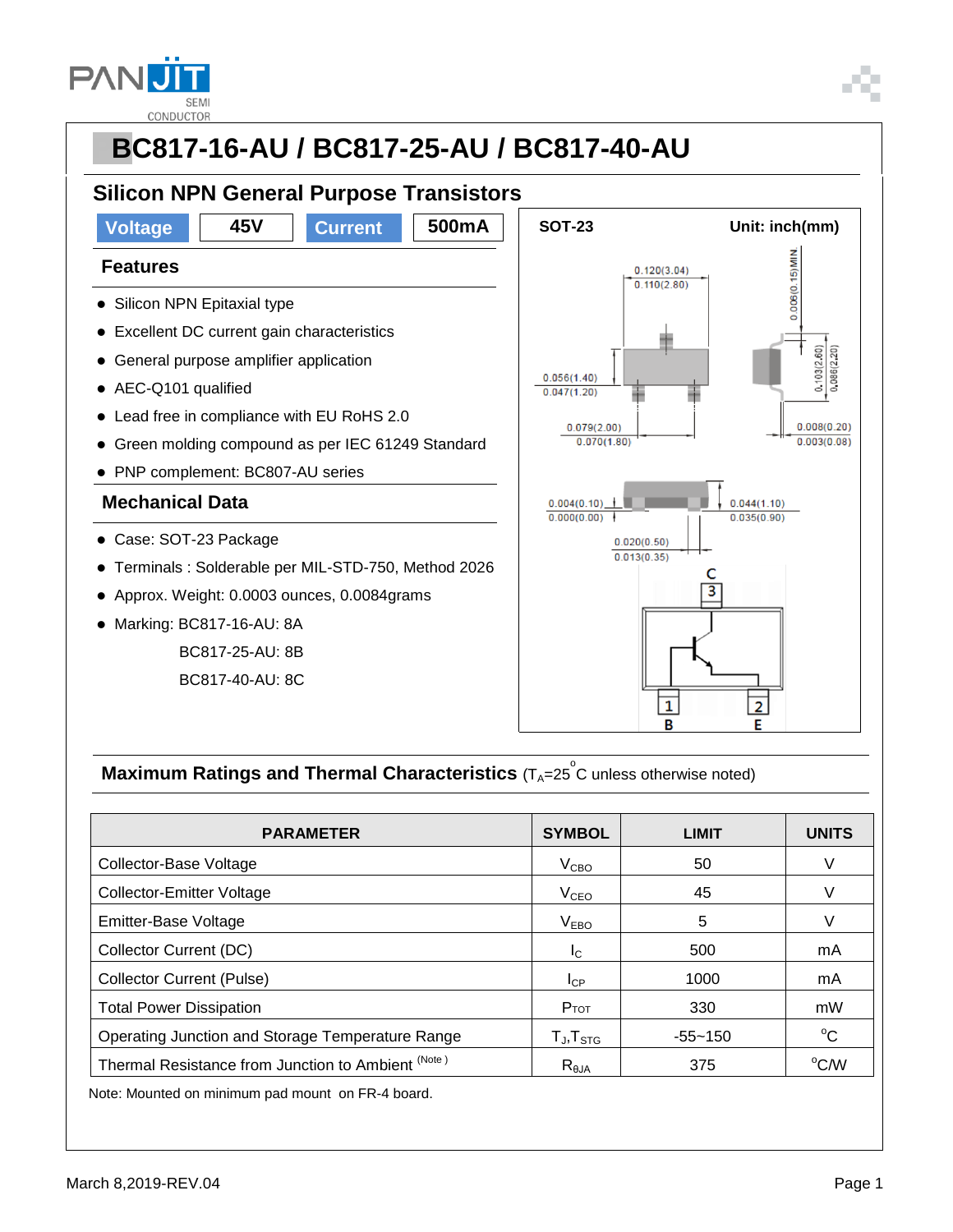

### Electrical Characteristics (T<sub>A</sub>=25<sup>°</sup>C unless otherwise noted)

| <b>PARAMETER</b>                            |                    | <b>SYMBOL</b>     | <b>TEST CONDITION</b>                        | MIN.                     | TYP.           | MAX.           | <b>UNITS</b> |  |
|---------------------------------------------|--------------------|-------------------|----------------------------------------------|--------------------------|----------------|----------------|--------------|--|
| <b>OFF Characteristics</b>                  |                    |                   |                                              |                          |                |                |              |  |
| Collector-Emitter Breakdown Voltage         |                    | BV <sub>CEO</sub> | $I_c$ = 10mA, $I_B$ = 0A                     | 45                       | $\blacksquare$ | $\blacksquare$ | V            |  |
| Collector-Base Breakdown Voltage            |                    | BV <sub>CBO</sub> | $I_C = 10uA, I_E = 0A$                       | 50                       | $\blacksquare$ | $\blacksquare$ | V            |  |
| Emitter-Base Breakdown Voltage              |                    | BV <sub>EBO</sub> | $I_E = 1 uA, I_C = 0A$                       | 5                        | -              |                | V            |  |
| <b>Collector-Base Cutoff Current</b>        |                    | $I_{CBO}$         | $V_{CB} = 20V$ , $I_E = 0A$                  |                          |                | 100            | nA           |  |
| <b>Collector-Base Cutoff Current</b>        |                    | I <sub>CBO</sub>  | $T$ j=125 $^{\circ}$ C                       | $\blacksquare$           | ۰              | 5              | uA           |  |
| <b>Emitter-Base Cutoff Current</b>          |                    | $I_{EBO}$         | $V_{EB} = 5V$                                | $\blacksquare$           | ۰              | 100            | nA           |  |
| <b>ON characteristics</b>                   |                    |                   |                                              |                          |                |                |              |  |
| <b>DC Current Gain</b>                      | BC817-16-AU        | $h_{FE}$          | $V_{CE}$ = 1V $I_C$ = 100mA                  | 100                      | $\blacksquare$ | 250            |              |  |
|                                             | <b>BC817-25-AU</b> |                   |                                              | 160                      | ۰              | 400            |              |  |
|                                             | BC817-40-AU        |                   |                                              | 250                      | ٠              | 600            |              |  |
| DC Current Gain                             |                    |                   | $V_{CE}$ = 1V $I_C$ = 500mA                  | 40                       |                |                |              |  |
| <b>Collector-Emitter Saturation Voltage</b> |                    | $V_{CE(SAT)}$     | $I_C = 500 \text{mA}$ , $I_B = 50 \text{mA}$ | $\overline{\phantom{a}}$ | ۰              | 0.7            | V            |  |
| Base-Emitter Turn-on voltage                |                    | $V_{BE(on)}$      | $I_C = 500mA$ , $V_{CE} = 1V$                | $\blacksquare$           | $\blacksquare$ | 1.2            | $\vee$       |  |
| <b>Transition Frequency</b>                 |                    | $f_T$             | $I_C$ = 10mA, $V_{CE}$ = 5V                  | 100                      | -              |                | <b>MHz</b>   |  |
| <b>Collector Output Capacitance</b>         |                    | $C_{OB}$          | $V_{CB}$ = 10V, f=1MHz                       |                          | $\overline{7}$ |                | рF           |  |

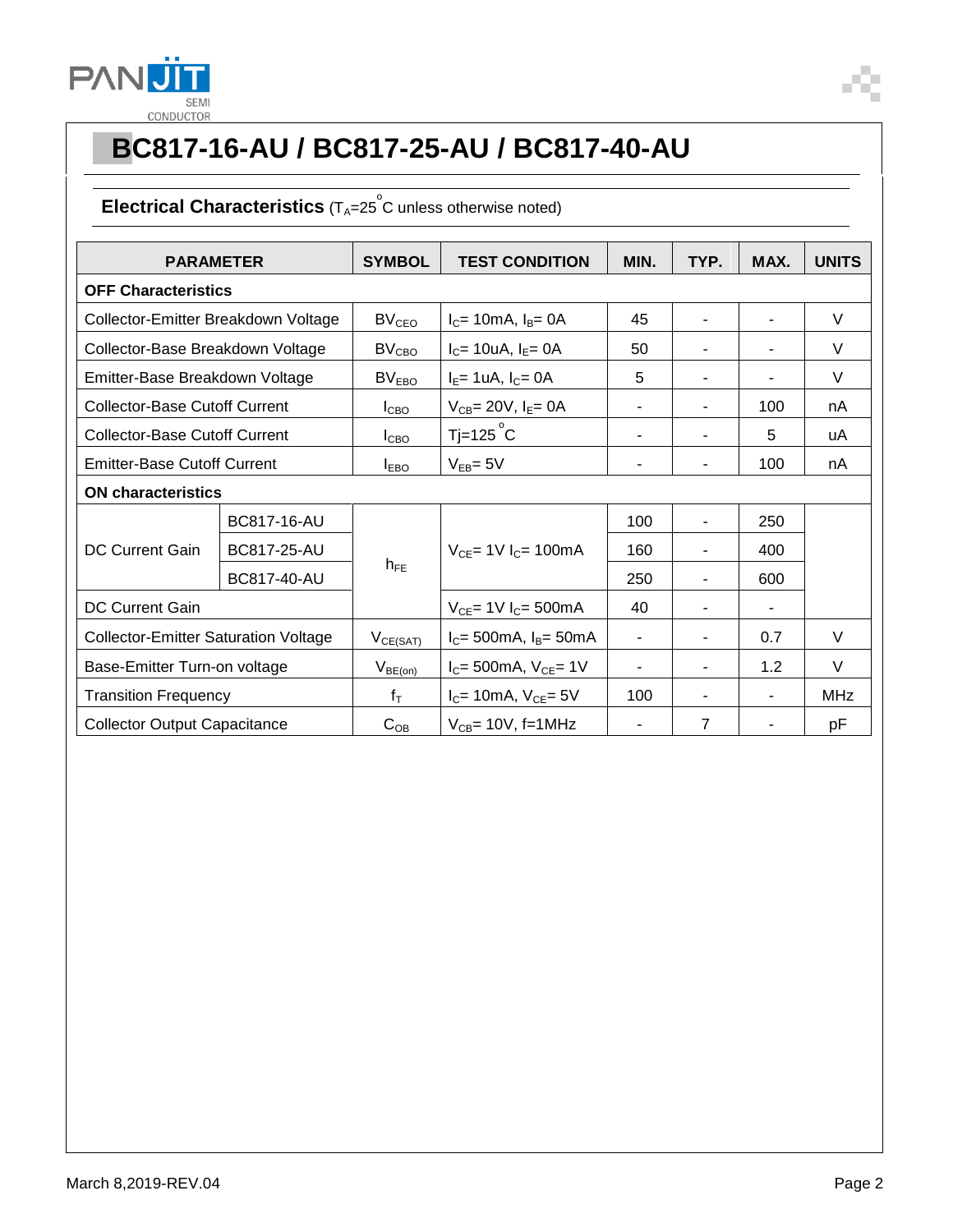

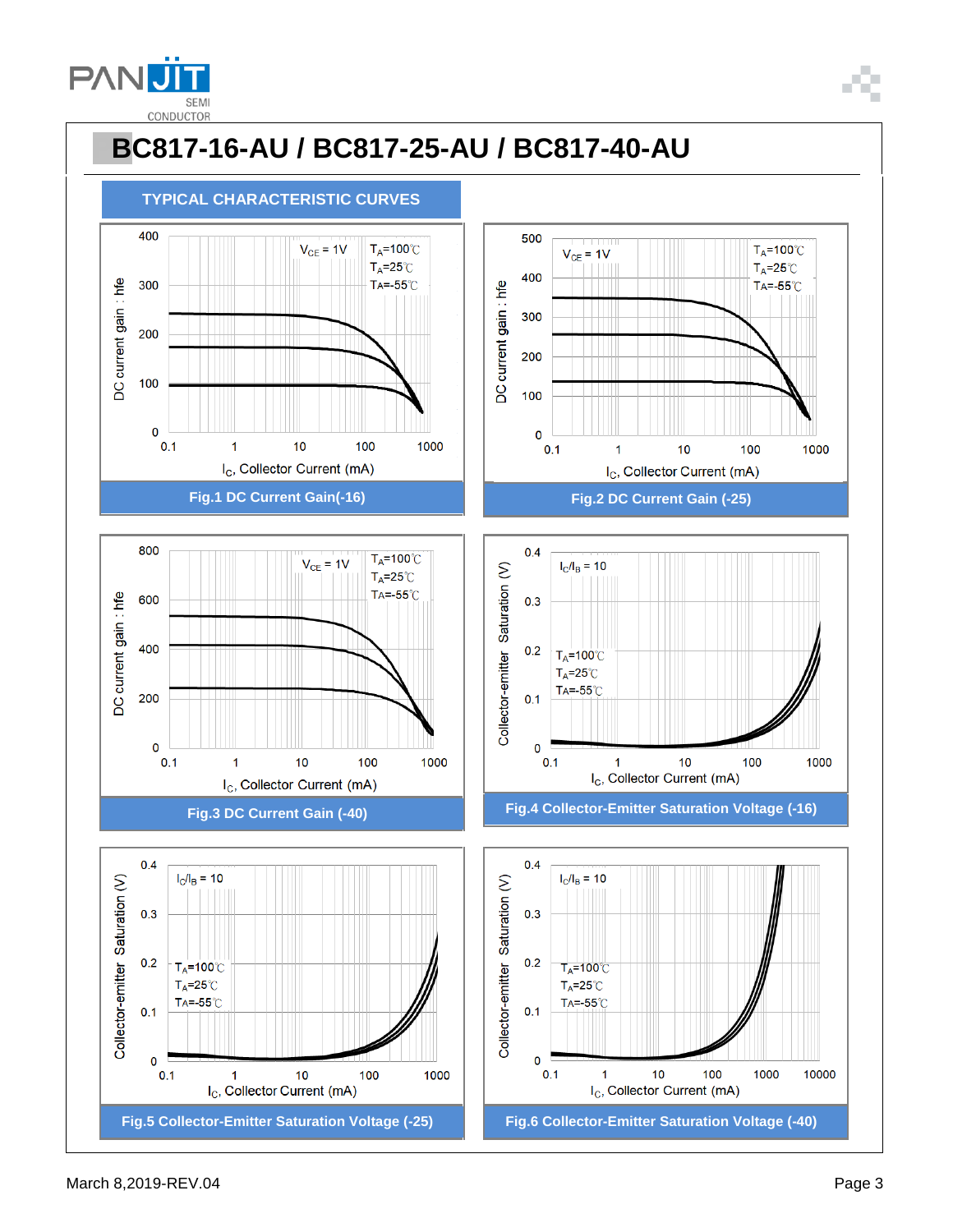











 $2.0$  $I_B = 50mA$ I<sub>C</sub>, Collector current (A)  $1.5$  $1.0$  $0.5$  $I_B = 5mA$ I<sub>B</sub>= 5mA to 50mA step=5mA  $0.0$  $\overline{2}$  $\overline{\mathbf{3}}$  $\mathbf 0$  $\mathbf{1}$  $\overline{4}$ V<sub>CE</sub>, Collector-emitter voltage (V)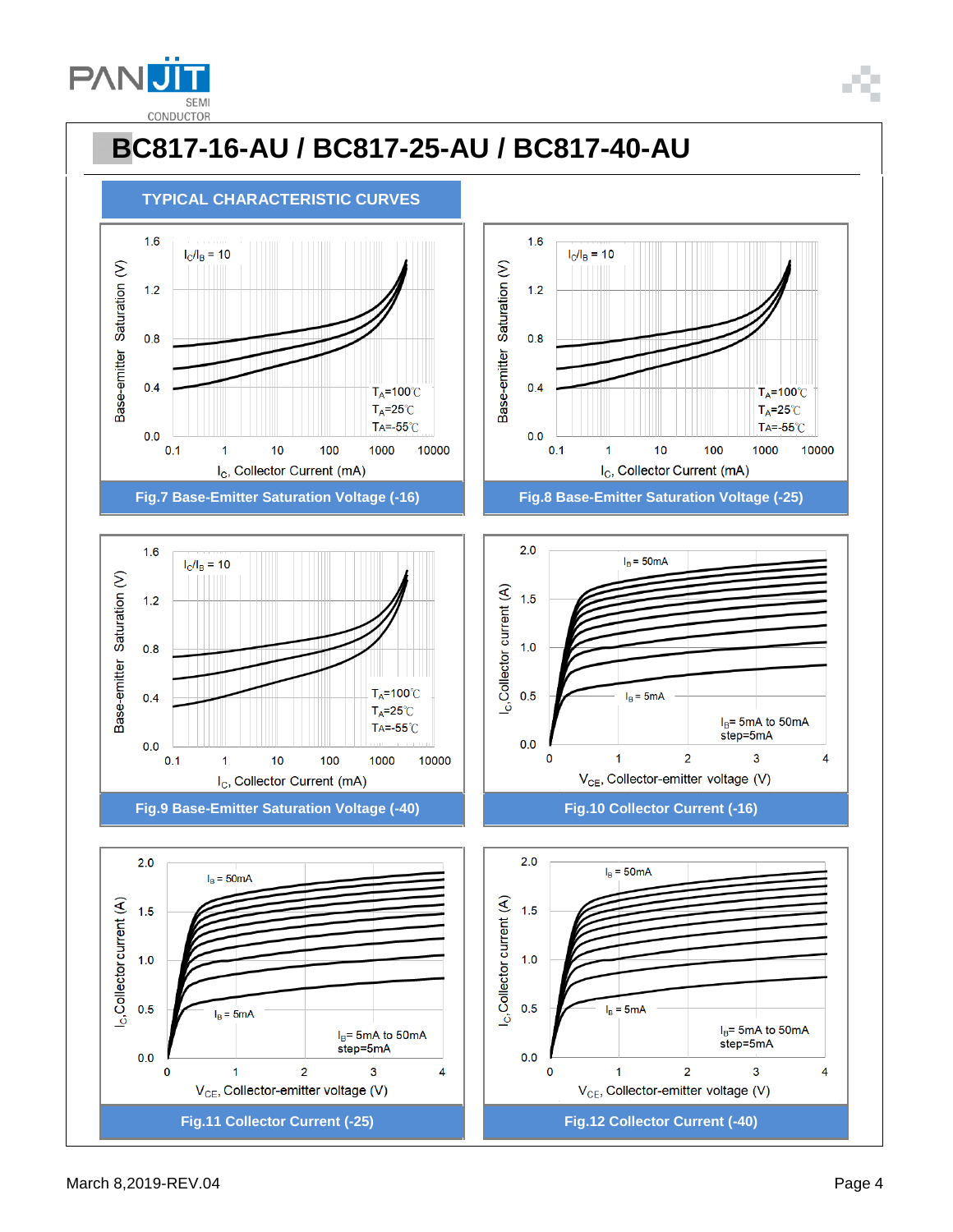

#### **PART NO PACKING CODE VERSION**

| <b>Part No Packing Code</b> | Package Type  | <b>Packing type</b> | <b>Marking</b> | <b>Version</b> |
|-----------------------------|---------------|---------------------|----------------|----------------|
| BC817-16-AU_R1_000A1        | <b>SOT-23</b> | 3K pcs / 7" reel    | 8Α             | Halogen free   |
| BC817-25-AU_R1_000A1        | <b>SOT-23</b> | 3K pcs / 7" reel    | 8Β             | Halogen free   |
| BC817-40-AU_R1_000A1        | SOT-23        | 3K pcs / 7" reel    | 8C             | Halogen free   |

#### **MOUNTING PAD LAYOUT**